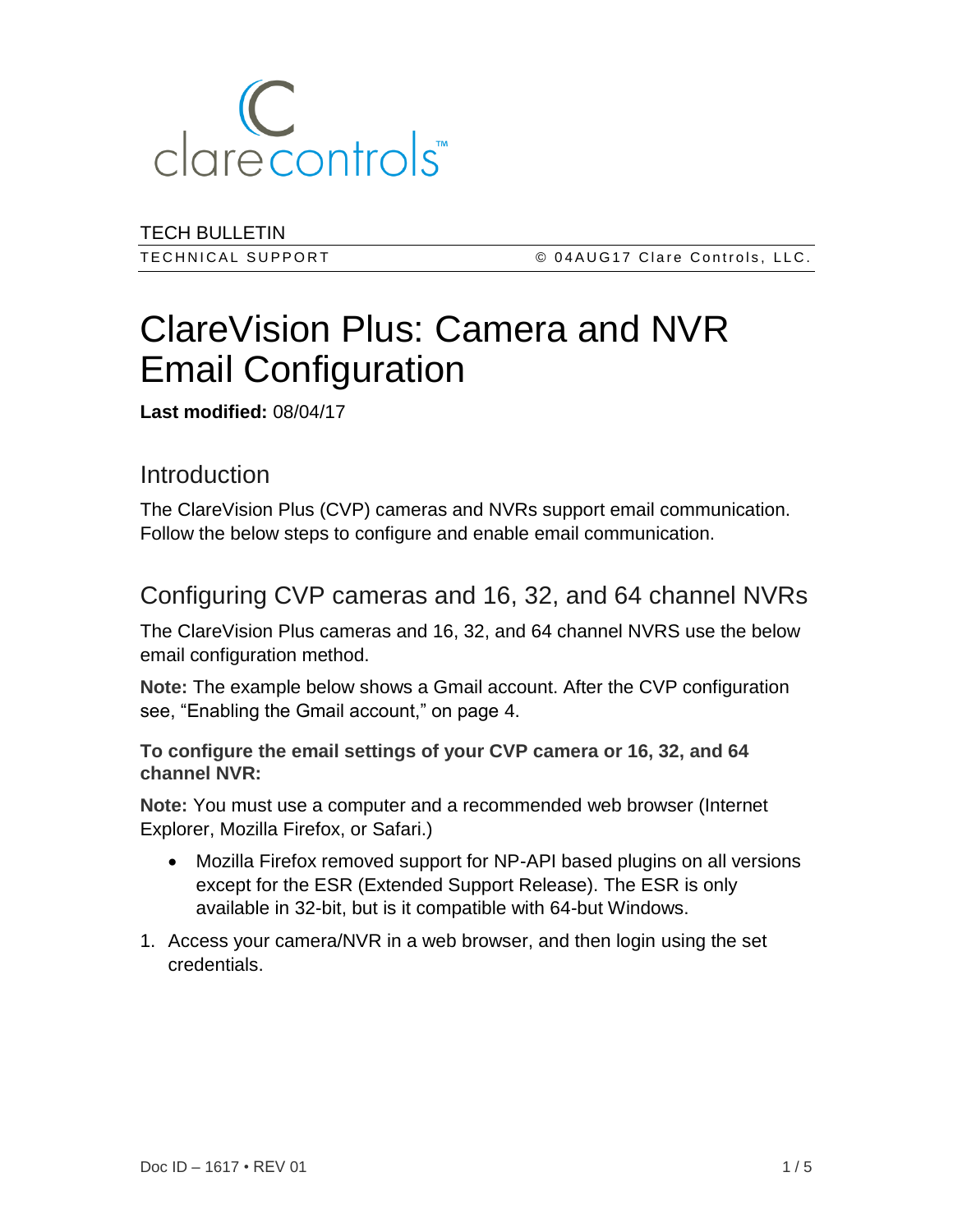2. Browse to **Advanced Settings**.

|                          | clarecontrols            | <b>Live View</b>            | Playback               | Picture                   | <b>Configuration</b>   | <b>1</b> clareadmin |  |
|--------------------------|--------------------------|-----------------------------|------------------------|---------------------------|------------------------|---------------------|--|
| ₽                        | Local                    | <b>Email</b><br><b>SNMP</b> | <b>Platform Access</b> | <b>HTTPS</b>              | Other                  |                     |  |
|                          | System                   | Sender                      |                        | <b>ClareControls NVR</b>  |                        |                     |  |
| 63                       | Network                  | Sender's Address            |                        | claresystemfive@gmail.com |                        |                     |  |
|                          | <b>Basic Settings</b>    | <b>SMTP Server</b>          |                        | smtp.gmail.com            |                        |                     |  |
|                          | <b>Advanced Settings</b> | <b>SMTP Port</b>            | 587                    |                           |                        |                     |  |
| $\mathcal{Q}_\mathbf{0}$ | Video/Audio              | <b>Z</b> Enable SSL         |                        |                           |                        |                     |  |
| $^{\circ}$ $^{\circ}$    | Image                    | Attached Image              |                        |                           |                        |                     |  |
| 眉                        | Event                    | Interval                    | $\overline{2}$         |                           | $\overline{\bullet}$ s |                     |  |
| E                        | Storage                  | Authentication              |                        |                           |                        |                     |  |
| 룹                        | <b>Vehicle Detection</b> | <b>User Name</b>            |                        | claresystemfive<br>       |                        |                     |  |
| ငြ                       | <b>VCA</b>               | Password                    |                        |                           |                        |                     |  |
|                          |                          |                             | Confirm<br>            |                           |                        |                     |  |
|                          |                          | <b>Receiver</b>             |                        |                           |                        |                     |  |
| No.                      |                          | Receiver                    |                        | <b>Receiver's Address</b> | <b>Test</b>            |                     |  |
|                          |                          | 1                           | Tivan                  |                           | T.Tivan@gmail.com      | Test                |  |
|                          |                          | $\overline{2}$              |                        |                           |                        | <b>Test</b>         |  |
|                          |                          | 3                           |                        |                           |                        | <b>Test</b>         |  |
|                          |                          |                             |                        |                           |                        |                     |  |
|                          |                          |                             |                        |                           |                        |                     |  |
|                          |                          | <b>B</b> Save               |                        |                           |                        |                     |  |

**Configuration** > **Network** > **Advanced Settings**

- 3. Click the **Email** sub-tab.
- 4. Configure the fields with your Email account details and the service provider's information.
- 5. Click **Save**, and then click **Test**.

**Note:** If you are using a Gmail account, see "Enabling the Gmail account," on page [4.](#page-3-0) You must enable the Gmail account before clicking on **Test**.

A success pop-up displays.



6. Click **Ok**.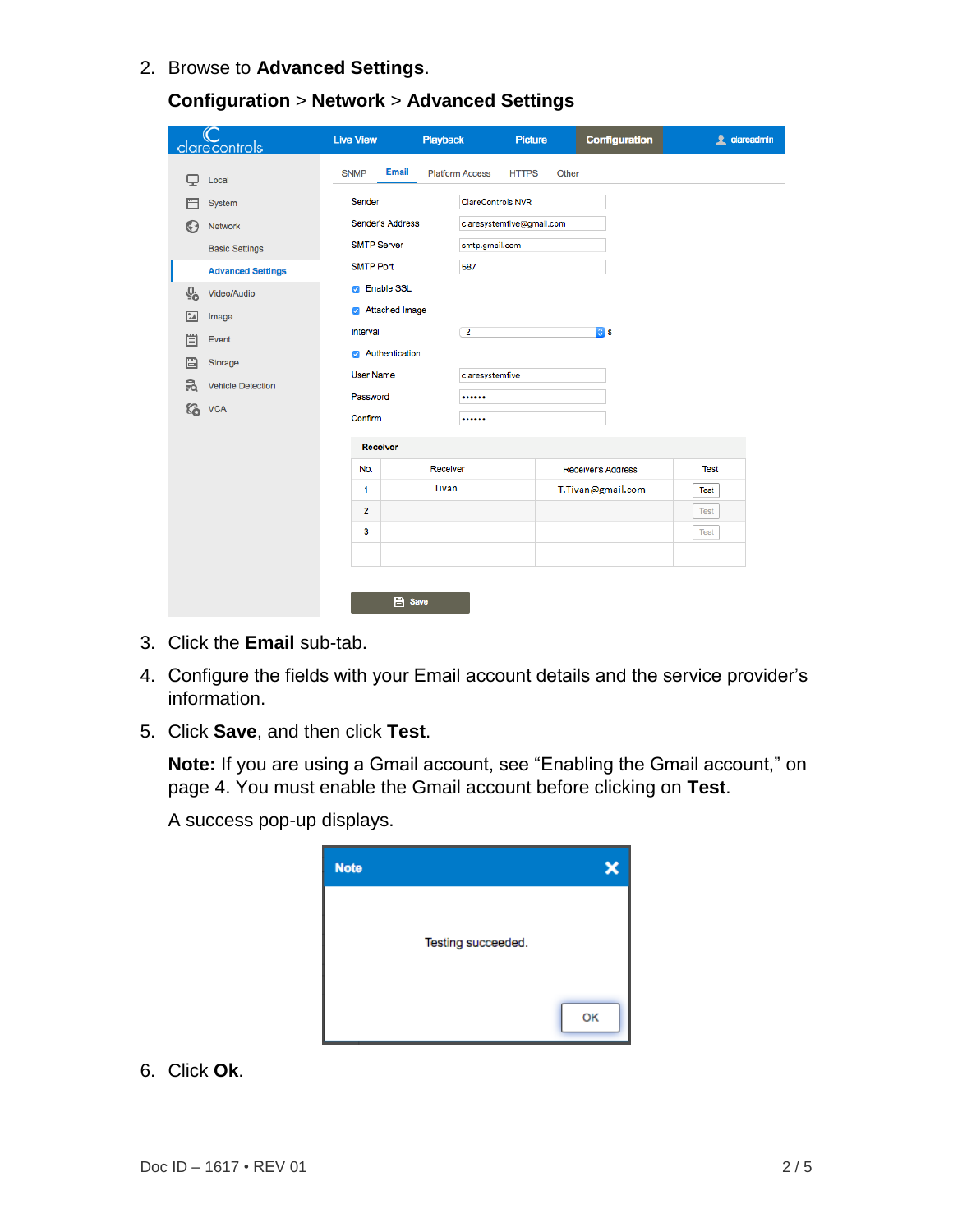**To configure the email seetings of your CVP 4 and 8 channel NVR:** 

**Note:** You must use a computer and a recommended web browser (Internet Explorer, Mozilla Firefox, or Safari.)

- 1. Access your NVR in a web browser, and then login using the set credentials.
- 2. Browse to **Email**.

#### **Configuration** > **Network Settings > Email**

| clarecontrols                                                                                                                                                                                                                                                                                                                                                                                                                                                                                                                                                                                                    |                                                                                                                                                                                                                       | <b>CVP-B8850-02</b>                                                                                                        |                   |  |
|------------------------------------------------------------------------------------------------------------------------------------------------------------------------------------------------------------------------------------------------------------------------------------------------------------------------------------------------------------------------------------------------------------------------------------------------------------------------------------------------------------------------------------------------------------------------------------------------------------------|-----------------------------------------------------------------------------------------------------------------------------------------------------------------------------------------------------------------------|----------------------------------------------------------------------------------------------------------------------------|-------------------|--|
| <b>Live View</b><br><b>Playback</b>                                                                                                                                                                                                                                                                                                                                                                                                                                                                                                                                                                              | Log                                                                                                                                                                                                                   | <b>Configuration</b>                                                                                                       |                   |  |
| Configuration<br>▶ Local Configuration<br><b>E</b> . ▶ Remote Configuration<br><b>E</b> . ▶ Device Parameters<br>Device Information<br><sup>---</sup> > Time Settings<br>Advanced<br><b>E</b> De Camera Settings<br><b>E</b> Network Settings<br>$\rightarrow$ TCP/IP<br>$\blacksquare$ $\blacktriangleright$ DDNS<br>$\rightarrow$ Email<br>$\blacksquare$ Port<br>$\rightarrow$ NAT<br><b>Exercise Platform Access</b><br>Advanced<br><b>E</b> Rlarm Settings<br>$\blacktriangleright$ Exception<br><b>Diser Management</b><br><b>E</b> ▶ HDD Management<br><b>Maintenance</b><br><b>E</b> E Camera Management | Email<br>Authentication<br><b>User Name</b><br>Password<br>Confirm<br><b>SMTP Server</b><br><b>SMTP Port</b><br>Sender<br>Sender's Address<br><b>Choose Receiver</b><br>Receiver<br><b>Receiver's Address</b><br>Save | Tivan<br><br><br>smtp.gmail.com<br>587<br>ClareControlsNVR<br>T.Tivan@gmail.com<br>Receiver1<br>Tivan<br>T.Tivan@gmail.com | <b>Enable SSL</b> |  |

- 3. Configure the fields with your Email account details and the service provider's information.
- 4. Click **Save**.

**Note:** If you are using a Gmail account, see "Enabling the Gmail account," on page [4.](#page-3-0)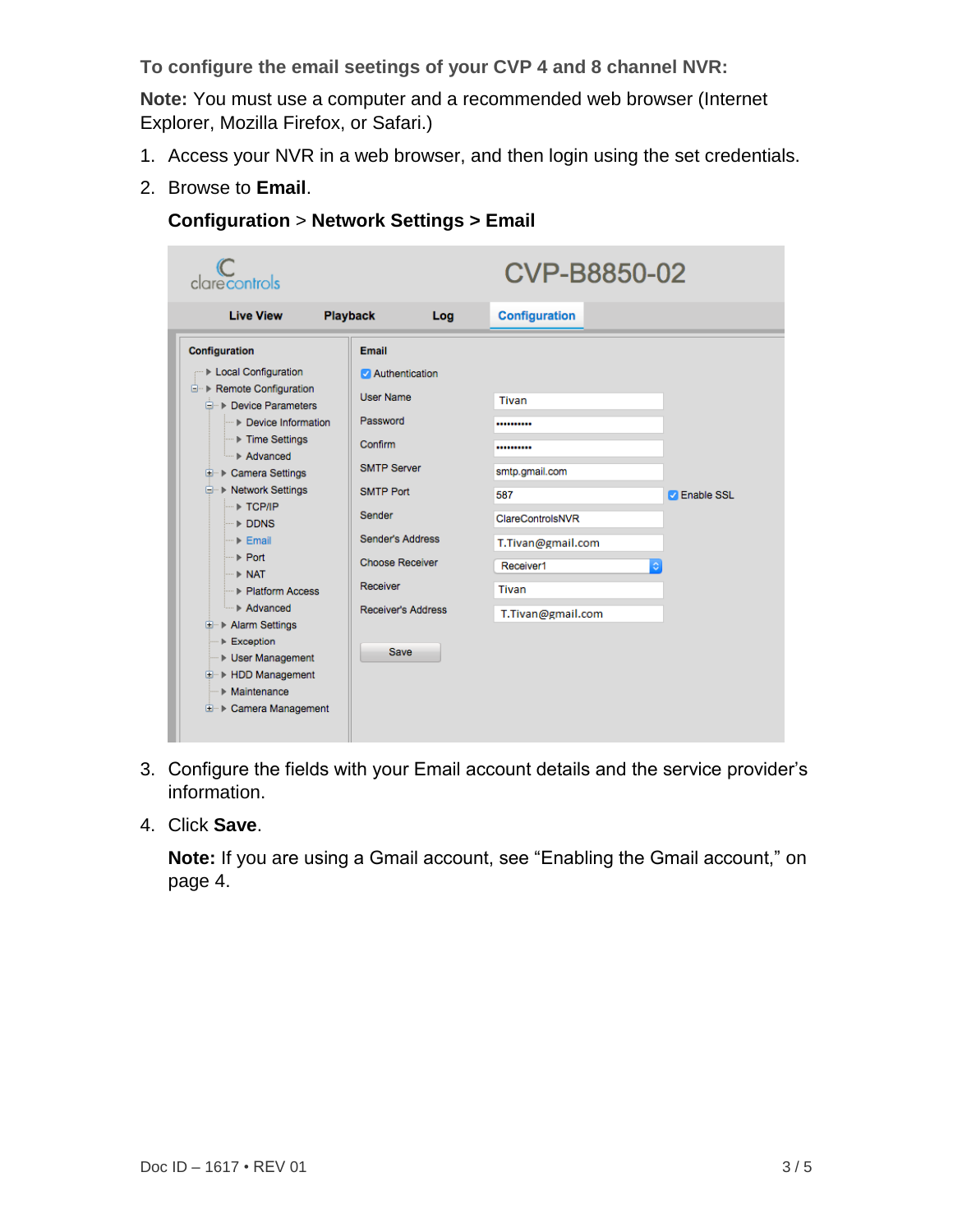## <span id="page-3-0"></span>Enabling the Gmail account

Gmail accounts have a security feature that must be enabled for communication with ClareVision Plus cameras/NVRs.

#### **To enable the Gmail account:**

1. Access your Gmail account, and then click your profile icon.



2. Click My Account.

| Google                                                                       |                                           |                                        | ΙQ<br>$\overline{\phantom{a}}$ | 排<br>$\mathbf{C}$             |
|------------------------------------------------------------------------------|-------------------------------------------|----------------------------------------|--------------------------------|-------------------------------|
| Gmail $\star$                                                                | C<br>$\overline{\phantom{a}}$<br>$More =$ |                                        |                                | Clare<br>clare@gmail.com      |
| <b>COMPOSE</b>                                                               | $\Box$ Primary                            | Q<br><sup>2</sup> Social 21 new        |                                | Google+ Profile - Privacy     |
| lnbox(1)<br><b>Starred</b><br>Important<br><b>Sent Mail</b><br><b>Drafts</b> | Google<br>口立口<br>$\sim$                   | New sign-in from Chrome on Windows - N | Change<br>Add account          | <b>My Account</b><br>Sign out |

3. Click on **Connected apps & sites**.

| Google                                                                                                                                                                                                                                                          |                                                                                                                                                                    |  |  |  |
|-----------------------------------------------------------------------------------------------------------------------------------------------------------------------------------------------------------------------------------------------------------------|--------------------------------------------------------------------------------------------------------------------------------------------------------------------|--|--|--|
| <b>My Account</b>                                                                                                                                                                                                                                               |                                                                                                                                                                    |  |  |  |
| GMOX<br>Welcome, Clare Marketing                                                                                                                                                                                                                                |                                                                                                                                                                    |  |  |  |
| Control, protect, and secure your account, all in one place<br>My Account gives you quick access to settings and tools that let you safeguard your data, protect your privacy, and decide how your<br>information can make Google services work better for you. |                                                                                                                                                                    |  |  |  |
| Sign-in & security<br>⋋                                                                                                                                                                                                                                         | Personal info & privacy<br>⋋                                                                                                                                       |  |  |  |
| Control your password and Google Account access.<br>Signing in to Google<br>Connected apps & sites                                                                                                                                                              | Manage your visibility settings and the data we use to<br>personalize your experience.<br>Your personal info<br>Manage your Google activity<br><b>Ads Settings</b> |  |  |  |
| Security Checkup<br>Protect your account in just a few minutes by<br>reviewing your security settings and activity.<br><b>GET STARTED</b>                                                                                                                       | Control your content<br><b>Privacy Checkup</b><br>Take this quick checkup to review important<br>privacy settings and adjust them to your<br>preference.           |  |  |  |

4. Scroll down to view the Allow Less Secure Apps section.